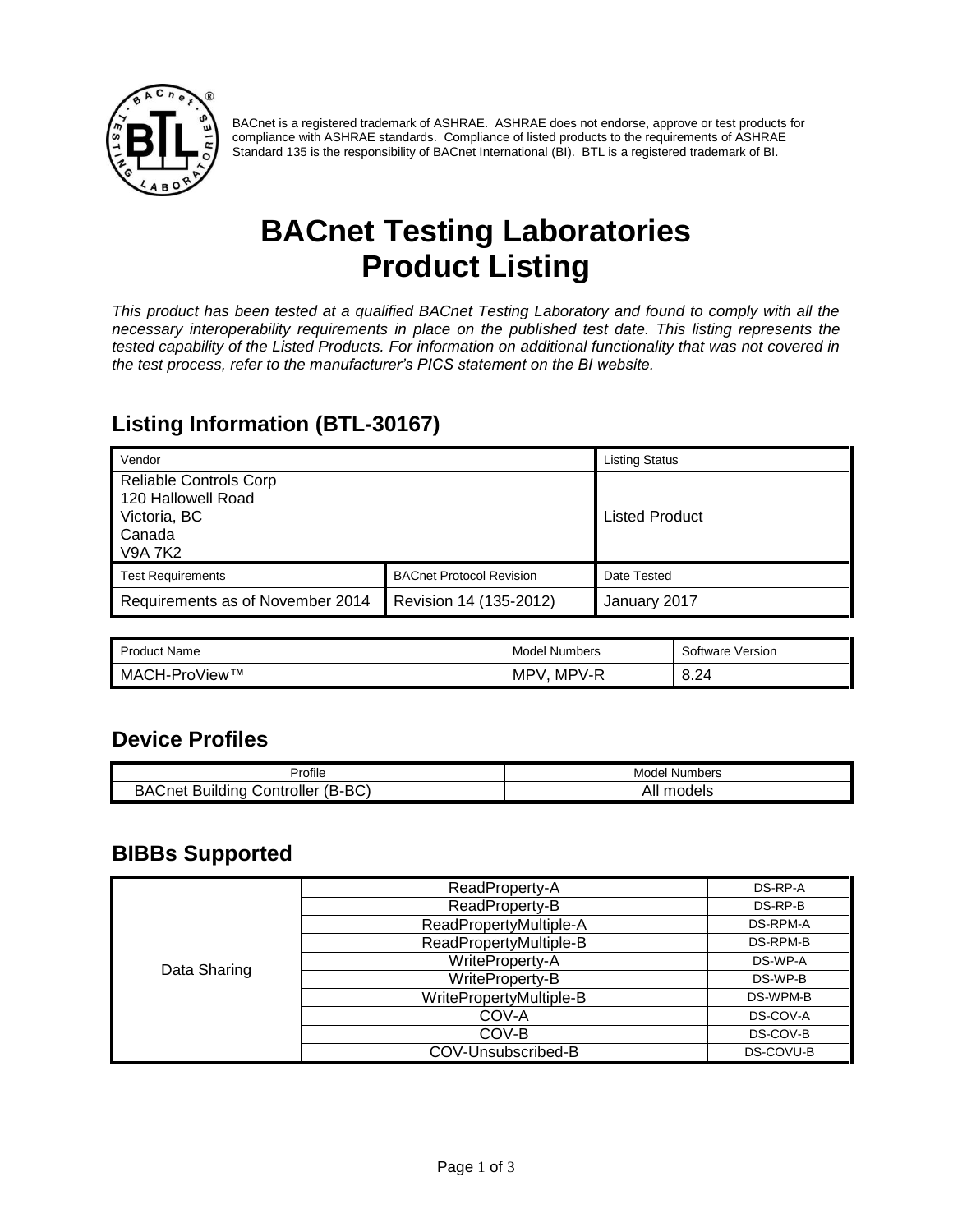|                     | Notification Internal-B        | AE-N-I-B  |
|---------------------|--------------------------------|-----------|
|                     | <b>Notification External-B</b> | AE-N-E-B  |
| Alarm and Event     | ACK-B                          | AE-ACK-B  |
| <b>Notification</b> | Alarm Summary-B                | AE-ASUM-B |
|                     | <b>Enrollment Summary-B</b>    | AE-ESUM-B |
|                     | Information-B                  | AE-INFO-B |

| Schedulina | Internal-B | SCHED-I-B        |
|------------|------------|------------------|
|            | -------    | SCHED-E-B<br>___ |

|          | Viewing and Modifying Trends Internal-B          | T-VMT-I-B  |
|----------|--------------------------------------------------|------------|
|          | Viewing and Modifying Trends External-B          | T-VMT-E-B  |
|          | Automated Trend Retrieval-B                      | T-ATR-B    |
| Trending | Viewing and Modifying Multiple Values Internal-B | T-VMMV-I-B |
|          | Viewing and Modifying Multiple Values External-B | T-VMMV-E-B |
|          | Automated Multiple Value Retrieval-B             | T-AMVR-B   |

|                   | Dynamic Device Binding-A              | DM-DDB-A |
|-------------------|---------------------------------------|----------|
|                   | <b>Dynamic Device Binding-B</b>       | DM-DDB-B |
|                   | <b>Dynamic Object Binding-B</b>       | DM-DOB-B |
|                   | DeviceCommunicationControl-B          | DM-DCC-B |
|                   | TimeSynchronization-A                 | DM-TS-A  |
| Device Management | TimeSynchronization-B                 | DM-TS-B  |
|                   | UTCTimeSynchronization-A              | DM-UTC-A |
|                   | UTCTimeSynchronization-B              | DM-UTC-B |
|                   | ReinitializeDevice-B                  | DM-RD-B  |
|                   | Backup and Restore-B                  | DM-BR-B  |
|                   | Restart-B                             | $DM-R-B$ |
|                   | List Manipulation-B                   | DM-LM-B  |
|                   | <b>Object Creation and Deletion-B</b> | DM-OCD-B |
|                   | Automatic Time Synchronization-A      | DM-ATS-A |

### **Object Type Support**

| Analog Input              | Analog Output        | Analog Value              |
|---------------------------|----------------------|---------------------------|
| <b>Binary Input</b>       | <b>Binary Output</b> | <b>Binary Value</b>       |
| Calendar                  | Device               | <b>Event Enrollment</b>   |
| File                      | <b>Global Group</b>  | Loop                      |
| <b>Multi-State Output</b> | Multi-State Value    | <b>Notification Class</b> |
| Program                   | Schedule             | <b>Trend Log</b>          |
| <b>Trend Log Multiple</b> |                      |                           |

### **Data Link Layer Options**

| Media               | Options                               |
|---------------------|---------------------------------------|
| BACnet/IP (Annex J) | BBMD.<br>, Register as Foreign Device |
| <b>MS/TP Master</b> | 19200, 38400, 76800<br>9600.          |

### **Networking Options**

| Networking Functionality | Media                      |
|--------------------------|----------------------------|
| Router                   | BACnet/IP (Annex J), MS/TP |
| <b>BBMD</b>              | BACnet/IP (Annex J), MS/TP |